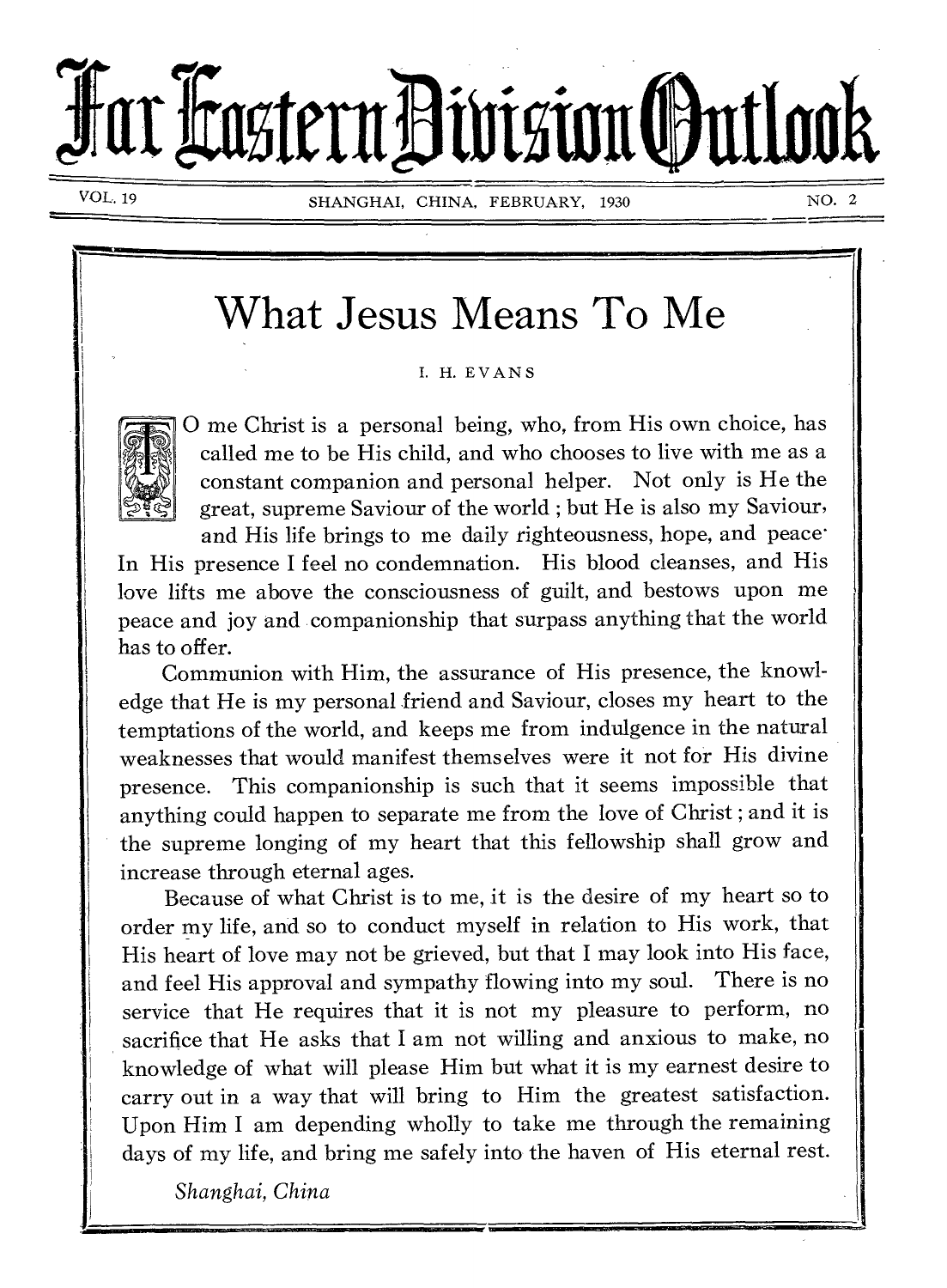### Note and Comment

#### FROM THE PHILIPPINES

MANY are the ways in which contacts are made by our workers in the Philippines, and innumerable are the circumstances through which the special truths taught by Seventhday Adventists are brought to the notice of interested ones. A number of unusual experiences have been passed on, which may be of interest to the readers of the OUT-LOOK. To quote:

" You know the Adventist people go to the chapel every Sabbath, and I was wondering why. Then I said in my heart, 'I like to know the cause.' From that time I went to<br>the chanel every Sabbath. The the chapel every Sabbath. words of God were planted in my heart, and I was baptized."

" Pastor Leon Z. Roda stayed in the house of my aunt for almost a year before I accepted Christ. I was invited to attend a religious service conducted by this pastor. At the time I went, a very solemn song was sung which touched my heart. This song impressed me very much, and I was very faithful in attending the services. The Holy tending the services. Spirit was at work upon my heart, and I accepted the truth."

" I was invited to study the Bible by a classmate who was a Protestant. Sometimes I attended church with this friend. A colporteur came along in October of that year with the magazine, *Ti Damag Ti Pagarian.*  He believed Saturday is the true Sabbath of the Lord. I did not believe at first, but to give his proof he asked if we had a Bible. We did. I then read texts for his proof, and he asked for our proof for Sunday. We did not have any. Before he departed, he again produced the magazine and gave it to us free. He often visited our home as a missionary worker. A tent was erected in the town plaza. While the tent meeting was being held, I became seriously ill and had no thought but that death was near; so I could not attend the meetings. The Bible worker gave Bible studies on the subjects preached in the tent. Before and after Bible studies, he offered prayer for my recovery and asked that I might see the true light that streams from the Bible. As a result of the Bible studies given, I believed the Bible with all my heart and admitted the truth."

When I was in the third year of high school, I mingled with some students who knew about the truth.

These students brought a Bible to the class. During study period they talked to others about the true Sabbath, so I began to keep it as a rest day. Later when I took my vacation in Camiling, in the province of Tarlac, I heardab out the Sabadista preaching. I attended several of their tent meetings and found the Bible to be the word of God. I then read it diligently while in school or at home. By the help of God and the guidance of the Holy Spirit during the general meeting of the following year, I thoroughly accepted the truth. After a few weeks' study in Manila I returned to Camiling, for baptism. I then went to college to prepare for God's work."

" When I was in California, I learned in our book, ' Heralds of the Morning,' that Seventh-day Adventists are keeping the true way. After reading and meditating upon the word of this book, I began to keep the true Sabbath day of the Lord. Wherefore, beloved brethren in Christ, I am willing to go and sell our books, such as the colporteur sold from which I have learned the truth."

#### " HE LEADETH ME"

It is best to let Jesus plan for us, and not to plan or even wish for ourselves. He will supply all our spiritual need. It is so blessed to feel that nothing could be for our soul's good which He withholds, however much it may seem to ourselves that it would be so.

It is so blessed standing perplexed at the head of two or three paths, to shut our eyes and put our hand in His, and say, " Jesus, lead me." It is so blessed, when the path thus taken leads over sharp thorns and through a weary wilderness, to feel " He led me here ; I did not lead myself into this." It is so blessed when the loneliness of the way makes Him stoop and clasp our hand more tightly, and the sharper thorns and stones induce Him to lift us sometimes quite off our feet.

Do you know that feeling— of being, as it were, lifted off one's feet ? I do ; but it was in the days of deepest trial my heart ever had. Such, a happy, restful, confiding feeling! I have never wholly lost it since—the feeling —though gently set down again upon the stones and thorns. And I know that if the road could be so painful again, He would carry me as before. Shall we ever, ever fathom the ultra-philosophic depths of that phrase, "As a little child"?— *Emily Blatchley.* 

#### GOVERNORS, UNIVERSITY PRESIDENT, POET. OF RENOWN —GOD GAVE THEM ALL

#### A. N. ANDERSON

Pastor Kaneko and I have been enjoying a genuine good time, meeting many leading citizens of this northern district of Japan in the interest of the greatest enterprise in all the world. We have found them very sympathetic toward the idea of harmonious, threefold education. The principle of character-building education, practically emphasizing the sacredness of labor, appeals to men of influence.

The Lord has given us an imposing array of prominent names, including three govenors of prefectures, one director of internal affairs for the prefecture—the son of a very famous evangelist, a director of education in Niigato Prefecture, the President of the Imperial University of Northeast Japan, two of the professors of the university, a nationallyknown poet, three mayors of large cities, bankers, physicians, and others.

Owing to the present very serious and prolonged financial slump, during which four leading banks of one prefecture went bankrupt, the contributions have been small, and the aggregate amounts to only a few hundred yen. But someone must work even where the results do not present such a striking aspect from a pecuniary standpoint. And we are happy in the satisfaction of having had an opportunity of giving many personal spiritual appeals to the hearts of these splendid men, in addition to receiving their financial aid. We have learned many tricks (all honorable of course) in the trade, which will help us in future campaigns. I am writing personal letters of thanks in English to all donors. Later, thanks will be forthcoming from headquarters.

There are tremendous possibilities in Japan in the Harvest Ingathering work. Much more can be done far and near.

The problems of this great Empire of Japan, and the educational and health program here, call for the most sympathetic and careful study, consideration, and support on the part of the keenest minds in this denomination. We cannot afford to build superficially in this progressive land.

Behold, the paths of life are ours, —we see Our blest inheritance where'er we tread; Sorrow and danger our security,

And disappointment lifting up our head. —Anna L. *Waring.*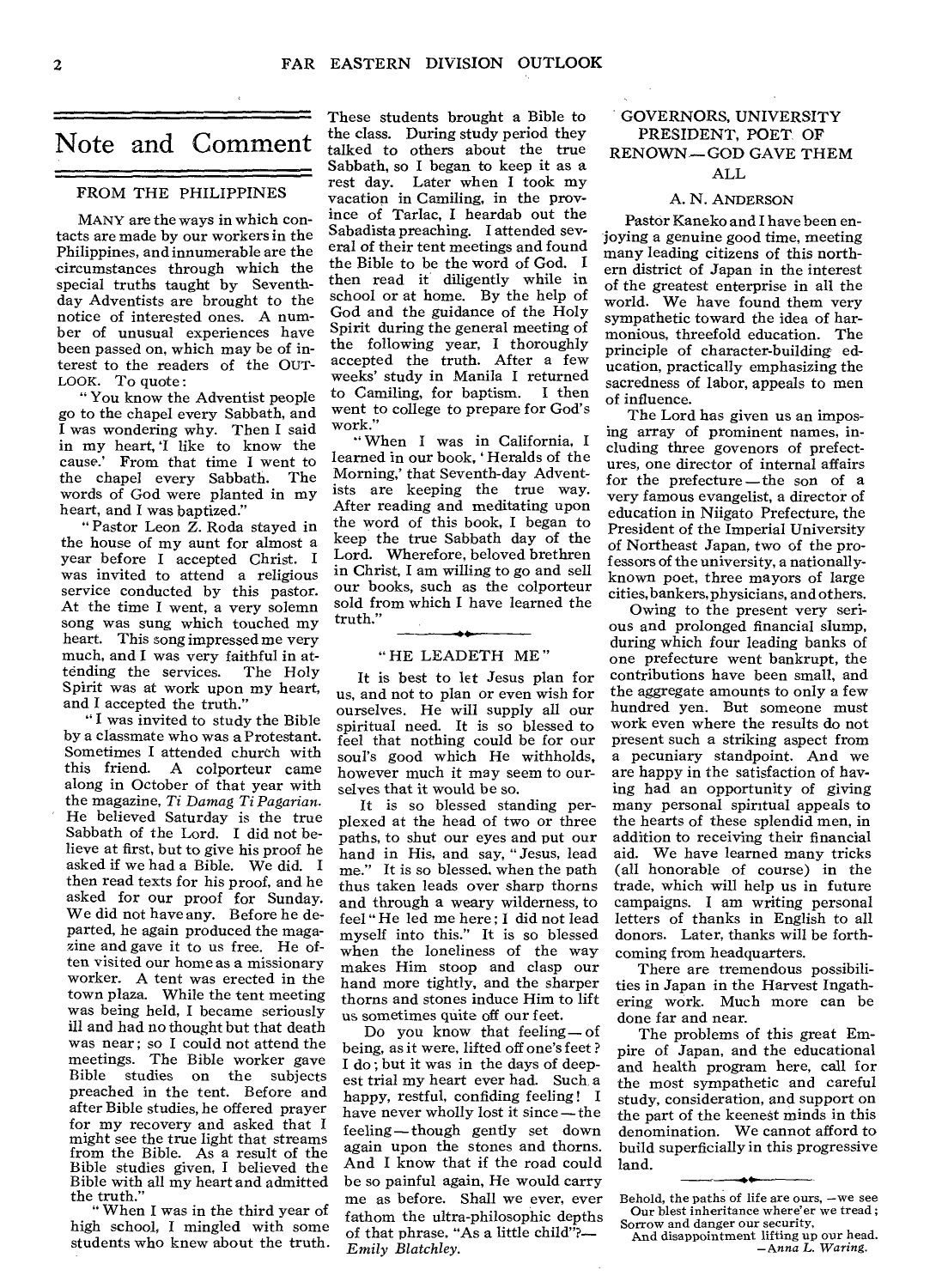#### General Reports from the Field

#### FOURTEEN MISTAKES

1. To set up our own standard of right and wrong and judge people accordingly. 2. To measure the enjoyment of

others by our own. 3. To expect uniformity of opinion in

this world. 4. To look for judgment and experience in youth.

5. To endeavor to mold all dispositions alike.

6. To look for perfection in our own actions.

7. To worry ourselves and others with what can not be remedied.

8. To refuse to yield in immaterial matters.

9. To refuse to alleviate, so far as lies in our power, all that which needs alleviation.

10. To refuse to make allowance for the infirmities of others.

11. To consider everything impossible that we can not perform.

12. To believe only what our own finite minds can grasp.

13. To expect to be able to understand everything.

14. To live for time alone, when any moment may launch us into eternity. *— Selected.* 

#### HOME MISSIONARY STORIES FROM WEST SZECHWAN

#### ALTON E. HUGHES

EARLY in the year 1929, I had the privilege of baptizing several persons in Kwanhsien. Among the six persons was a young man about 23 years old and his widowed mother. He was a cloth merchant, and because he was of rather a quiet disposition, I was a little doubtful of his Christian experience. But I urged him to bear witness for the Saviour at every opportunity. He began paying tithe and quite soon went on a long trip into the tribes' country to do business. He immediately aroused a good interest in Weichow, and then he called for help. We had no help to send him, but we sent him a package of tracts and a copy of " Bible Readings " (Chinese edition). The next thing we heard he had started a Bible class with seven in attendance. He has been doing good self-supporting work there for several months now. Some of the C. I. M. people were up in that part of the country during the summer, and when they returned they asked one of our members when we opened up work there. They were told that we had no work up there ; but they said. " Oh yes, you do ; for we met your worker and saw his work." They were much astonished to find that he was not on salary.

The second instance is that of an evangelist from another denomination. Eighteen years ago he had studied with Brother Stafford in Shanghai and was baptized. But he gave up, and drifted about for many years, finally entering the employ of the --- church, where he preached for eight years. But he could never get rid of the influence of the truth. One day one of our church members, a little girl, was eating at the same table with him and reproved him for eating pork. This brought conviction to the man, and, later he began coming over to see us. The Spirit worked upon him mightily; and after we had talked with him several times, he repented and gave his heart to the Lord anew. The Lord helped him to make a complete reformation; he gave up his tobacco, his pork, and other wrong habits, began paying tithe and keeping Sabbath, and then resigned his position and began selling medicine on the street for a living. But everywhere he went he bore witness for the truth.

Later he decided that he must visit his old father before it was too late, and tell him of this truth. In the meantime, because of the witness that he had borne, the chaplain of the hospital in Chengtu became interested. His mission decided it would be best to move him to another field of labor, and put another man in the hospital. As our brother returned from the visit to his father he met this new preacher and a friendly discussion ensued as they visited in a tea shop. They both went their way, and there were no apparent results at the time. Our brother had had much opposition in his own home from his wife and eldest son, but he finally succeeded in getting them to agree to investigate the message. Pastor Hwang began studying with them daily in their home ; and in a few months the entire family of five were converted and were later baptized. Our brother soon entered the colporteur work ; and later, because of the interest he had aroused, it was deemed best to ask him to help us out in giving Bible studies. He has done and is still doing faithful work. His eldest son decided to give his life to the Lord's work ; and he felt he could do this best by leaving his dental work in the hospital, and taking up the work of a church school teacher with us.

The chaplain above mentioned later called on us and opposed the truth at first. Later he became interested. He has now been paying tithe for about five months, and has

been keeping the Sabbath for three months. He has resigned his position, and is planning to enter other lines of work. He published a long article in the Chinese church paper, announcing his change of views, and his faith in the soon coming of Christ.

#### HOME MISSIONARY CONVENTIONS'IN KOREA

#### L. V. FINSTER

IT WAS the writer's privilege to spend nearly three months in Korea, conducting Home Missionary conventions in the different churches. The brethren had selected twentyone convenient centers in the various sections of the union for the holding of these meetings. The near-by churches sent in delegates, and so we were able to get in touch with a large part of our church membership in Korea.

Brother Oberg, the superintendent, assisted in a large number of the meetings, and the directors of the different missions were in regular attendance and gave much assistance. Brother R. S. Watts, the home missionary secretary, labored untiringly in all the meetings to make them helpful to our laity.

The brethren planned on many short conventions rather than a few long ones, as they felt the first great need was to create a greater interest in missionary work, and later these plans could be more fully developed. At these meetings our first aim was to deepen the spiritual life of our believers and to arouse them to the great need and privilege of working for the Lord in finishing the work in the earth. Where the churches had not been organized, organizations were perfected, and the membership divided into bands. The territory was districted, and every man was given a place in which to work. At the close of each convention all took part in a field day, and in the evening a testimony meeting was held. It brought cheer to many hearts, and as they went to their homes their testimony was that from this time forward they were planning to take up some definite work each week in an effort to bring this message to their neighbors. I feel sure that the future will show good results in much more work being done in Korea. I am looking forward to the time when we can go through each union and have similar conventions, as I believe it will do much in the building up of the Lord's work in each union.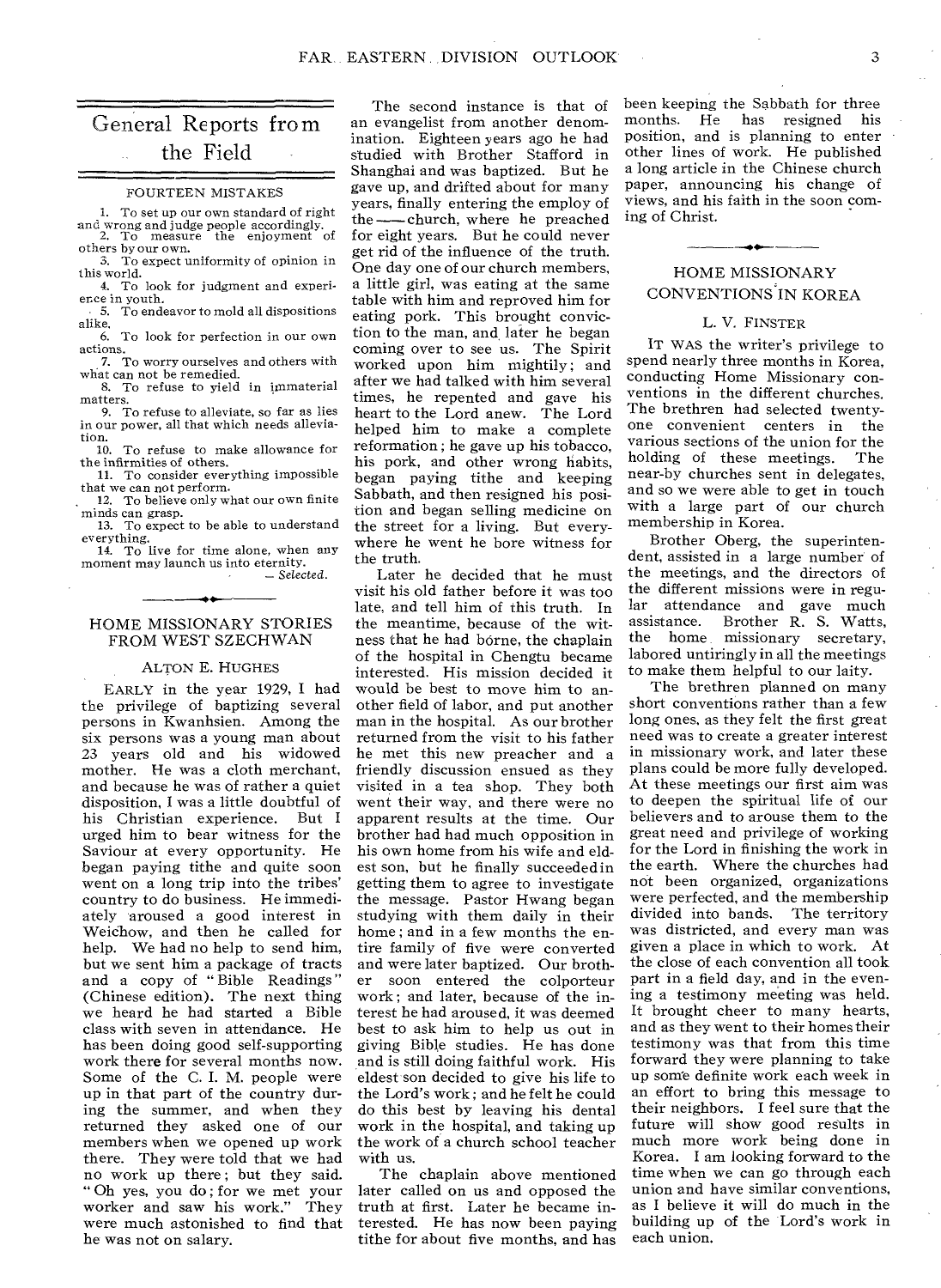#### SOUTHERN LUZON MISSION

#### W. B. RIFFEL

*(Synopsis of report of Pastor W. B. Riffel, director of the Southern Luzon Mission, given at the general meeting held in Daraga, Dec. 7-12, 1929)* 

As we review our experiences of the past eleven months, we see many evidences of God's love and care. His protecting hand was over His own during the terrible baguio of last September, when many lives were lost, and thousands of pesos of property damage was done. How often we have been led to realize the truth of the inspired Word, " Woe to the inhabiters of the earth and of the sea! for the devil is come down unto you having great wrath, because he knoweth that he hath but a short time." Never in the history of our work in this field have we met with stronger opposition. Nearly every tent effort has been carried on for a time during a shower of stones. In one town where better things might be looked for, superstition and prejudice reign unchecked. During our effort at this place, we experienced a regular mob spirit a number of<br>nights. One night the elder of One night the elder of another church was struck in the back with a stone, another brother on the leg, and a sister was hit on the neck. At other times when our brethren were returning home, they were mocked, and some of them hit with stones.

We thank the Lord that in spite of strong opposition, He has saved the lives of workers and also has given us fruit. During this period we have baptized 80, which makes our present membership 340. Last year during this same period we baptized 43. This means an increase of 37. No one should feel elated over what has been done, for it is<br>Cod who gives the increase. We God who gives the increase. feel thankful for what has been done, but we know that we have not accomplished as much as we should. We have not yet fully learned how to cope with strong opposition, but we are willing to sit at the feet of Jesus and learn His methods.

At present we have eleven organized churches and seven companies. Three companies were organized into churches this year, and two new chapels were built.

It is reported that the present financial crises in this region is the worst within a period of forty years. In spite of this financial condition, our tithe receipts for this year were \$ 1,244.66 gold, as compared to \$ 825.46 for the same period last year. This means an additional income of \$ 419.20, or a 44 per cent

increase in comparison with the same period last year. For this we thank the Lord and our brethren whom He has inspired to give to the support of the Lord's work. Our Sabbath school offerings and Big Week receipts also show a slight increase.

Nearly all of our brethren have had an active part in Home Missionary work. A splendid spirit of cooperation was shown in the various campaigns that were carried on to place our gospel-filled literature before the people. The introduction of the Harvest Ingathering, our world-wide plan for gathering funds for missions, met with a ready response on the part of our brethren. Many went forth for the first time, and saw how the Lord, in answer to earnest prayer, prepared the hearts of the people to give. Through the united efforts of our churches and workers, we have raised in Harvest Ingathering \$ 875.44. We praise the Lord for His blessing to us in this work.

What shall we say about our colporteurs, the pioneers? Probably nothing is more fitting than to read a letter which came to the office from one who became interested in the truth through the work of one of our colporteurs. The letter reads as follows:<br>"Your book"

agent arrived here in the town of Sipecot, Camarines, Sur., December 9, 1927. During the few months of his stay, he preached and explained to us the true faith and worship of the one God, Creator of the heaven and the earth. We know that Christ is soon coming, and we are afraid that when He comes we may not be ready. It is in you the true light, and therefore our hope is in you, too. So we who sign this letter are asking your help for a teacher or a worker so that we may know more about the path through life eternal. I want that my family may be won to the truth. We are trusting that you are going to help us in this matter."

For the first eleven months of 1928, our tract society sales were \$ 2,739.15, and during the same period of 1929 our sales have risen to \$ 6,042.23, or an incrase of 113 per cent. Mention must be made of the ready response our colporteurs gave during Big Week. This feature of the work was fostered by our Field Missionary Secretary, and nearly all of our colporteurs had a part in raising over \$ 100 for the mission extension work.

May the Lord continue to bless every feature of His work in this field.

#### THE EAST CHINA UNION MISSIONARY VOLUNTEER **CONVENTION**

#### W. A. SCHARFFENBERG

THE East China Union has just closed its fourth annual young people's convention. They have been steadily promoting the plan of calling a convention of this kind each year. Four consecutive conventions have been held already.

One of the interesting features in connection with the calling of these conventions, is that the young people have been endeavoring to make these conventions entirely self-supporting. The transportation expense of the various delegates is borne by the local societies, each society standing the expense of its own delegates. The society at which place the convention is held bears the expense of entertaining the delegates.

Only five or six delegates ap-peared at our first convention. Through constant promotion, the idea has taken root, and this year found our thirty delegates in attendance.

The Shanghai Sanitarium, at which place the convention was held this year, did all in its power to make the convention a success.

Another interesting feature, is the launching of a definite mission enterprise each year. The plan is for the young people's missionary volunteer societies in the East China Union to unite in raising funds with which to purchase land and build one chapel each year. Plans are under way to raise \$1,200 during the year 1930, \$400 having already been raised for this enterprise. Land is to be purchased and a chapel is to be constructed in the vicinity of the China Theological Seminary. We are confident that by the close of 1930 sufficient funds will have been raised to complete the work. During. 1931 it is proposed to do a similar work in the South Chekiang mission.

The various features of the young, people's departmental work were carefully discussed. The first meeting was called on Thursday evening,. January 9, and the last meeting was held on Sunday evening, January 12. The program was crowded to the limit. We have never before seen such interest and enthusiasm, and such a spirit of co-operation on the part of our young people to make the work of this department a success as at this meeting. We are confident that Mr. Dung Yuen Yu has the united support of all as he enters upon his new duties as Young. People's Missionary Volunteer Secretary for the East China Union, and that the spirit of this convention mean much to the future development of the Lord's work in this union.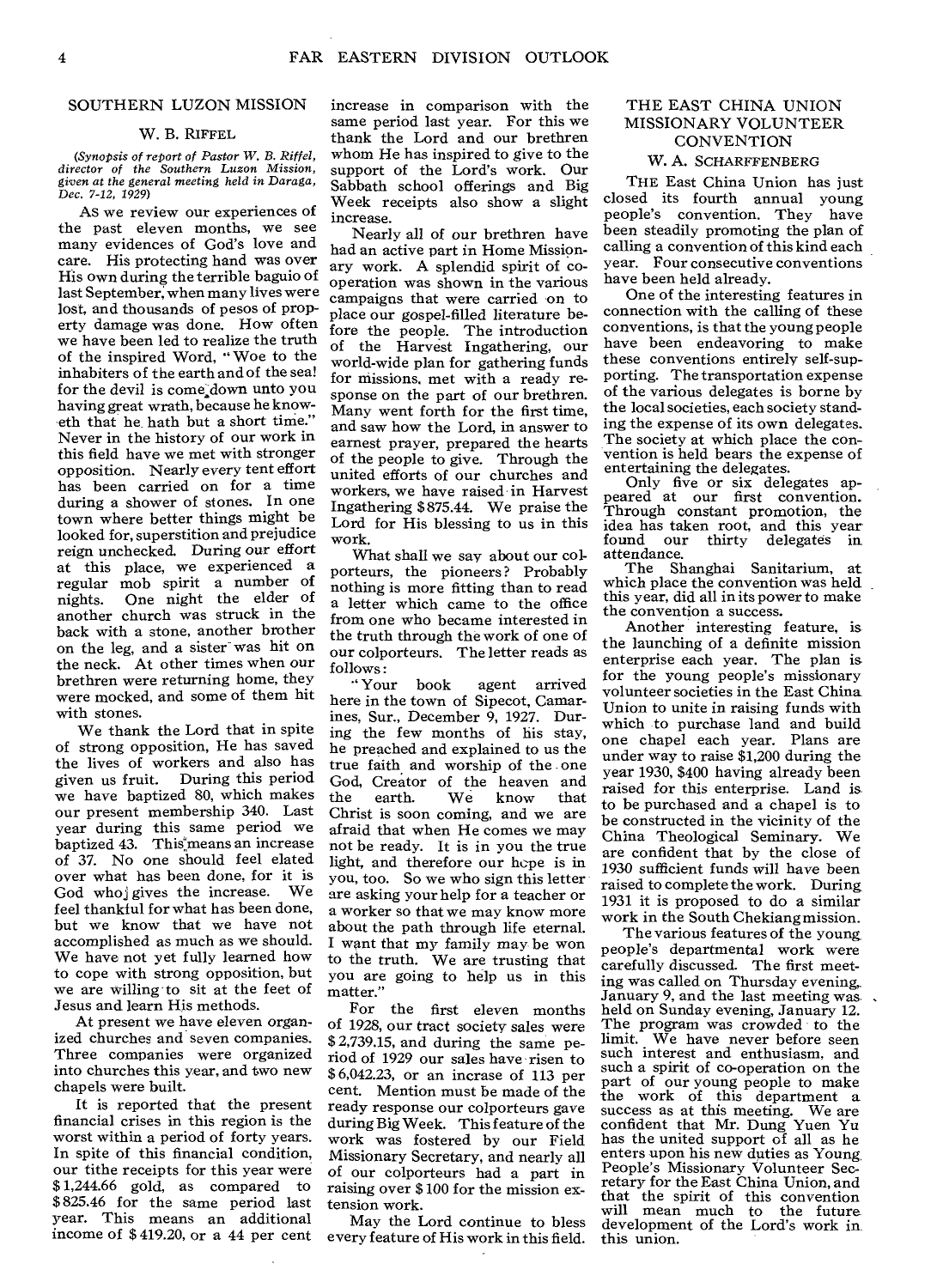#### HARVEST INGATHERING IN JAPAN

 $\mathcal{L}_{\mathbf{A}}(\mathcal{F})$  and  $\mathcal{L}_{\mathbf{A}}$ 

#### A. KOCH

IN LOOKING back the six weeks the Harvest Ingathering Campaign has been going on in Japan, we have only words of praise for the goodness of the Lord. About 4,000 yen have reached the treasurer's office, and this does not include money not sent in by church treasurers who are in the habit of making up their report when the campaign is over. We trust there will be no difficulty in reaching the 6,000 *yen* goal, and hope to go over it.

The Lord has helped us to get several large donations. Brother Dietrich from Okayama, did well in Kobe and Osaka. A big Japanese firm gave 300 *yen* and the Chinese firm in Kobe gave very liberally to our work, as in former years. Mr. Anderson sent in fine reports from northern Japan, and. Mr. Kraft, just back from furlough with renewed energy, very faithfully helped in Tokyo and Yokohama. One steamship company gave 500 *yen.*  Brother Kraft with some Japanese brethren, succeeded in getting several 100 *yen* donations. Some of the women of our foreign staff at headquarters did very well, and proved how richly the Lord blesses our efforts, if only we step out in faith and do the work commissioned to us.

However, the money solicited is not the only success of this year's campaign. A special feature was that church members at different places took part as never before in the campaign, and richly enjoyed the blessing of such missionary work. Especially in Hiroshima a fine spirit of co-operation was manifested. No wonder the Lord helped us in this way to find several who were inter-<br>ested in the truth. At Osaka we ested in the truth. held public meetings in the evening, preaching on the street before the evangelistic meeting started. A remarkable experience was granted to us in Fukuoka. Brother Noguchi and I were asked to take the place of a Buddhist priest during a ceremony for the late founder of a banking house. We each gave half an hour's speech before the assembled employees on the most important things of life, after which the manager made us a donation for our work.

This year's Harvest Ingathering is for the strengthening of our educa-tional work in Japan. Thus, naturally, the school took special interest in it. In spite of some rain the girls went out on their field day and returned home with songs of victory.

The boy's, school has set a goal of 1,000 *yen,* and I believe they will make it.

We only regret that our publishing house did not print a larger edition of the splendid paper furnished this year. Already most of the papers are gone in a large number of the churches. The Lord is willing to do great things here in Japan if only we trust him more.

#### PRACTICAL MEDICAL MISSIONARY WORK IN MISSION LANDS

•

#### K. H. WOOD

A concrete example of the kind of Christian medical-missionary work which is greatly needed in mission fields, came to my attention recently, and I pass on information regarding it with the hope that others may be encouraged to do a similar work.

Six years ago, Brother Lee Tung Sheng, after spending some time in training at our Shanghai Sanitarium, returned to his home at Ying Djoufu, Anhwei, where he and his father opened a small medical institution which they called, "The Gospel Dispensary." Brother Lee conducted the medical side of the work, while his father, who had had several years' experience as an evangelist in our work, preached daily to the patients in the waiting room, and distributed tracts among them.

From the first, "The Gospel Dispensary" has been operated along real missionary lines, and a goodly number of converts have been brought to the truth as the result.

In addition to his evangelistic work at the dispensary, Brother Lee's father has been the elder of our Ying Djou-fu church, and has carried full responsibility for our work there for several years. During my conversation with Brother Lee, he stated that he and his father had taken the Lord as partner in their work, and had faithfully tithed all their receipts, the Lord on His part blessing the dispensary financially, and giving it favor with the people. Brother Lee is sometimes called in consultation by other dispensaries and hospitals in the city, of which there are twenty, and has been able to save the lives of several persons whom the others had given up as hopeless.

There is need for scores, yes hundreds, of such dispensaries and small hospitals, operated by consecrated, native Christian nurses and physicians. It cannot be hoped that the need will ever be fully supplied by either foreign physicians, or

native physicians who have been trained in western countries. Hence, it shouldbe one of the chief objectives of the nurses' training schools operated in connection with our sanitariums and hospitals in mission fields, to prepare young people for just such service as this. Besides the regular nurses' course, there could be post-graduate medical studies given to a carefully selected group of young men and women who should remain with the institution for a time on a basis similar to internship while continuing their studies and gaining a wider medical experience than is afforded by the nurses' course. After the completion of this advanced training, these young men and women might be sent into the interior to take charge of mission dispensary-hospitals, where they could render service similar to that of foreign physicians.

#### THE FIRESIDE OVER THE TOP

It is interesting to note that the Far Eastern Branch of the Fireside Correspondence School, since its organization in 1922. has received a total of 1.956 enrollments of which number 617, or approximately one third, were secured during 1929. The Correspondence School idea is gradually taking root in the Far East, and we are confident that before long every worker will be completing one course each year. More certificates have been issued during 1929 than during the previous sevenyear period.

The five-year course for evangelists has meant much to the workers in China. Practically every evangelist is striving to meet the requirements outlined in this course of study. A large number have completed courses of study through the Correspondence School during the year 1929 as the result of this fiveyear course for evangelists. We are confident that this course will mean much to bring up the efficiency of the evangelists here in the Far East.

The five-year course in the Chinese language has also met with exceptional success. Over two hundred credit cards were issued during 1929. We trust that the time will soon come when every missionary in the China field will have completed the requirements of this fiveyear course. It is hoped that ere long a similar course will be ready for the Japan and Korean fields.

The Correspondence School has been the means of strengthening our workers, and of increasing their efficiency in the Master's service.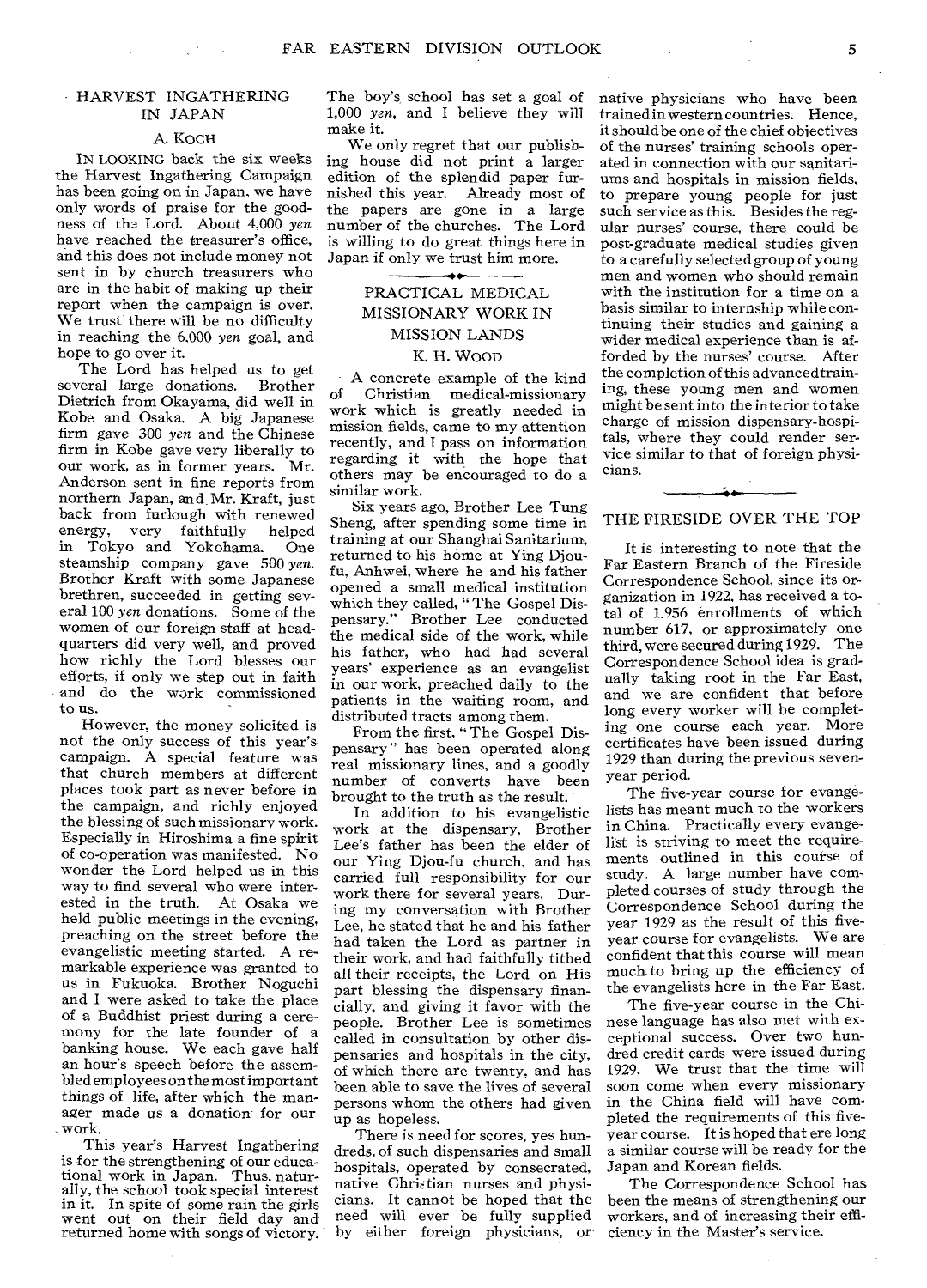The Sabbath School Department ------- Far Eastern Division

| Conference or<br>Mission | Number<br>Schools | Member-<br>ship | Average.<br>Attendance | Birthdav<br>Offering |        | Investment<br>Fund Offering | 12 Sabbaths<br>Offerings | Offering   | 13th Sabbath Total Offerings<br>to Missions |          |
|--------------------------|-------------------|-----------------|------------------------|----------------------|--------|-----------------------------|--------------------------|------------|---------------------------------------------|----------|
| Central China            | 87                | 2,406           | 2,146                  | \$                   | 8.79   | 12.98                       | 401.24                   | 125.66     | \$                                          | 548.67   |
| Chosen                   | 119               | 5,684           | 4,382                  |                      | 32.90  | 9.74                        | 558.60                   | 215.36     |                                             | 816.60   |
| East China               | 113               | 3,793           | 3.045                  |                      | 5.32   | 109.49                      | 1024.89                  | 123.90     |                                             | 1,263.60 |
| Japan                    | 22                | 765             | 529                    |                      | 14.34  | 18.50                       | 514.51                   | 243.42     |                                             | 790.77   |
| Malayan Union            | 25                | 930             | 869                    |                      | 4.06   | .51                         | 635.73                   | 228,43     |                                             | 868.73   |
| Manchuria                | 17                | 425             | 330                    |                      | 4.25   | 3.00                        | 110.44                   | 39.04      |                                             | 156.73   |
| North China              | 18                | 497             | 474                    |                      | 4.12   | .75                         | 140.02                   | 28.37      |                                             | 173.26   |
| Philippines              | 308               | 11,576          | 9,231                  |                      | 271.60 | 35.03                       | 1,871.05                 | 599.74     |                                             | 2,775.42 |
| South China              | 103               | 3,567           | 2,711                  |                      | 28.34  | 11.42                       | 610.79                   | 147.68     |                                             | 798.23   |
| Sungari-Mongolia         | 10                | 448             | 394                    |                      | 6.78   | 15,14                       | 306.73                   | 99.61      |                                             | 428.26   |
| West China               | 39                | 995             | 945                    |                      |        |                             | 272.44                   | 48.05      |                                             | 320.49   |
| Total                    | 861               | 31,086          | 25,056                 |                      | 380.50 | 214.56<br>\$.               | \$6,446.44               | \$1,899.26 | s.                                          | 8,940.76 |

#### SABBATH SCHOOL NOTES

The Sabbath schools throughout the world are asked to rally to the help of two fields in the Far Eastern Division on the Thirteenth Sabbath of the first quarter of 1930—the Philippines and Manchuria. They are asked to raise the really stupendous sum of \$ 105,000 to carry on the regular work in these fields. All in excess of this amount-the "overflow "- will go for the promotion of new work. One half of this is for these fields, and one half is for other needy fields. The Union Mission secretary for the Philippines is planning a special campaign to reach a new goal in offerings this quarter, and no doubt Manchuria will do likewise.

FROM a letter from the Treasury Department of the General Conference, we quote the following :

" We are glad to note a splendid gain in the Sabbath School Offerings. The amount received from this source for the first six months of 1929 was \$ 720,120.95, which is a gain of \$ 26,903.62 over the amount received in the same period of time one year ago. Somehow, we have become so accustomed to seeing the offerings from our Sabbath school increase from quarter to and from year to year, that it would be a great shock to us if some quarter should indicate a decrease. We are deeply grateful to the army of Sabbath school officers and teachers who week by week are keeping before the members of the Sabbath schools the needs of the mission fields and the blessing there is in giving to meet these needs."

It is said of Napoleon that on one occasion when the difficulties of a certain campaign were presented to him, and the impossibility of crossing the Alps was mentioned, he exclaimed, " There shall be no Alps!" There are mountains of difficulty ahead of us in keeping up a proportionate increase in our Sabbath school offerings - but these will melt before a determined advance.

DURING the past year the Sabbath school goals were kept constantly before the Manila schools, and the close of the third quarter of 1929 showed some excellent records. Two field days were held, the first late in June and the second in September. Although the school was newly opened in June, there was a good response on the part of the students to go out and sell literature, the proceeds from the sales to be applied to the Thirteenth Sabbath offering. Nearly P23 was raised by this effort, and this, with other offerings swelled the total offering to P138 for the second quarter of 1929. In September an entire day was devoted to literature sales, 63 of the students going out with their arms laden with literature on September 22. Altogether they sold P150 worth of reading matter in and around Manila, and of this amount P73.55 was turned in for missions. " There was great joy," writes Mrs. Chaney, the Union Mission Sabbath school secretary, " when we learned that the total offering for the quarter was P242.83 from the Philippine Junior College Sabbath School." Fifty Cards of Honor were earned by students and teachers during this quarter.

#### WHERE SHALL WE GIVE OUR SABBATH SCHOOL OFFERINGS ?

#### K. H. WOOD

THIS seems like a strange question, and one which should not be difficult to answer. Only a few years ago, there would undoubtedly have been but one answer, for offerings were given at whatever place the member attended Sabbath school. But times have changed, and we find that some of our people have<br>deviated from this plan. The deviated from this plan. change, as well as some of its inevitable results were noticeable at two large gatherings of workers during the past year. On both occasions, unusually representative groups of Chinese and foreign workers were present from different parts of China, the congregations numbering between two and three hundred persons. At one of these gatherings, although an interesting missionary talk had been given, and an earnest appeal was made by the superintendent for a liberal gift, yet the<br>offering received amounted to offering received amounted considerably less than the foreigners alone should have given on the basis of the Division goal for individual<br>offerings. The explanation later The explanation later offered for this inadequate response was that most of the visiting workers had reserved their offerings for their own schools. When I heard this, the thought came to me,— Is the Lord's house "divided against " divided against itself "? Is it true that the Lord's people are unwilling to give to His cause except when in their home schools, even though they must at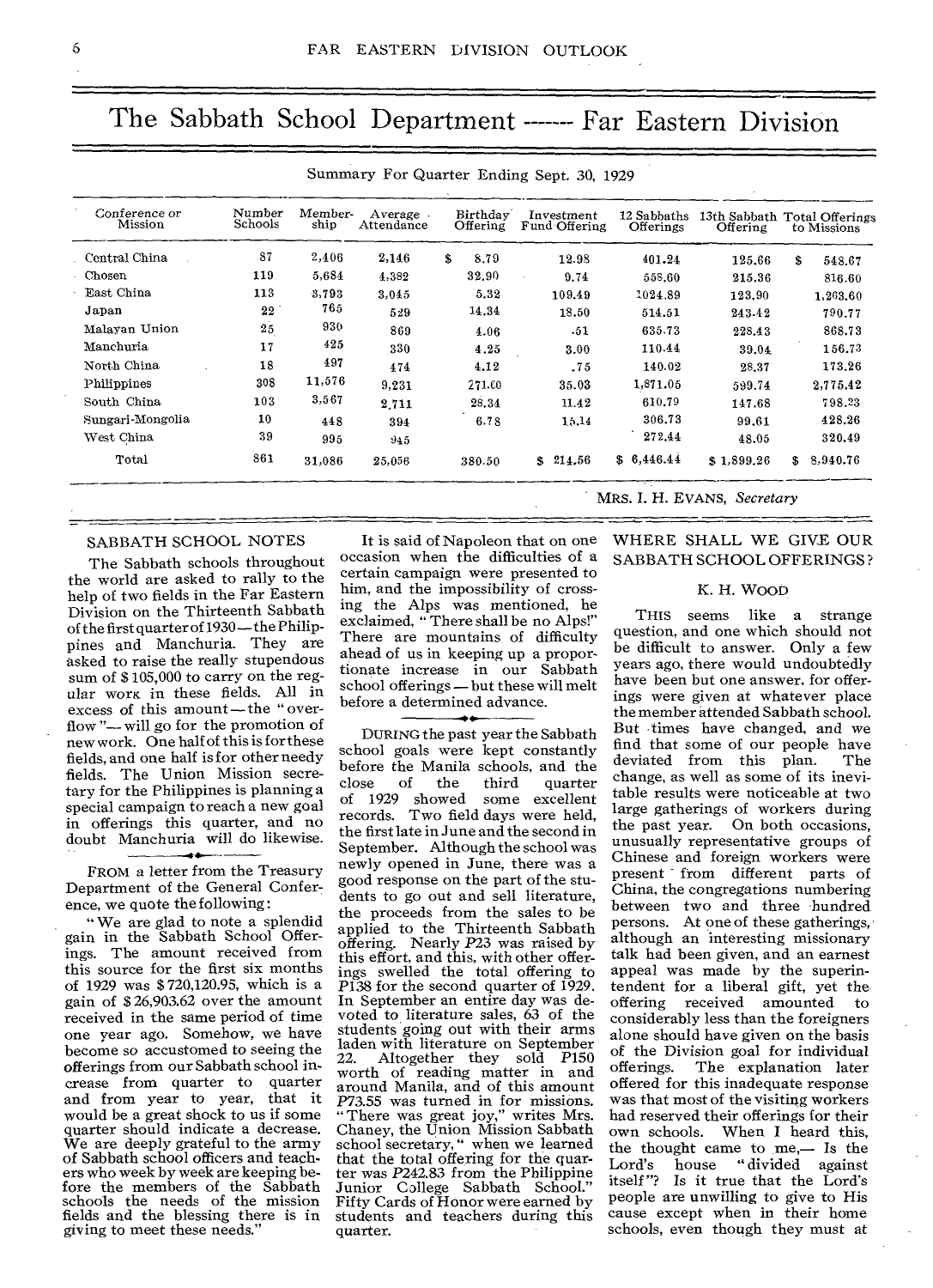times close their hearts to the appeals of man and God for liberality toward His work ?

The blighting effect of this practise is evident immediately. It dampens the ardor of those seeking to promote a good offering, and besides the possibility that the members who withhold their offerings may forget, and perhaps not give them at all, an influence is exerted upon others who might otherwise have responded liberally to the appeal, and a stinted offering is the result. In considering this matter of the influence of our acts upon others, we should remember that there is usually less resistance in following a bad example than a good one. For this reason, we should be careful at all times to lend our influence in a way which will develop right practises in others, and build up the work of God in the earth.

Although the purpose of those who do not give their offerings when attending Sabbath school away from home is to increase the amount given by their local schools, yet by so doing, they actually decrease the total offerings to missions. And truly, what real benefit is there to be gained by this plan of holding one's offering for payment in any local Sabbath school, or any local field? Is it not an evidence of a narrow vision? Is not the work one throughout the entire field, and are we not all giving to a common cause? Surely no fancied good can compare with the value of one's example when responding to an appeal for a liberal gift to the Lord's work.

The limit to which this practise might be carried is illustrated by the fact that some of our missionaries have even suggested that perhaps they should not give their offerings in the homeland while on furlough, but send them back to their mission stations. That this plan of giving only in one's own school in the mission field is a harmful one is unquestionable, but when it is carried to the homelands by our workers on furlough, and practiced among the very brethren and sisters who are so liberally supporting our world-wide work, it is nothing short of suicidal to missionary devotion and sacrifice.

The example of most of our missionaries, of giving their Sabbath school offerings to their fields for the period they are traveling and unable to attend a regular Sabbath school, both when leaving and when returning to their fields of labor, is to be highly commended; but for

any of our leaders, whether in the homeland or mission fields, to allow the impression to prevail that perhaps it is not important to give Sabbath school offerings regularly is most regrettable. It is to be hoped that the leaders in our work, both Chinese and foreign, will consider this question with the interests of our world-wide mission work in view, and that they will never miss an opportunity to give a liberal offering wherever they are, thus strengthening the hands of those who are promoting this work, and encouraging to faithfulness and liberality in this matter those who might be influenced by their example.

#### SABBATH SCHOOL CONVENTIONS IN THE PHILIPPINES B. SHANKS CHANEY

--

Two Sabbath school conventions were held in the Southern Luzon Mission in the month of July, the first one at Guinobatan, and the seccond far south in Bulan. Guinobatan is a town of some size about twenty kilometers from the capital city Legaspsi. There our people have a very neat little chapel, one of the very few in the Islands which is set up on a rise of ground. The location is excellent. The colporteurs of the mission attended this meeting en masse, as an institute was scheduled for them in the next town, beginning on Sunday morning. Their presence added much to the interest of the meetings.

Bulan, where the second convention was held, is a long ride by truck from Guinobatan. It is a little seaport town almost at the southern tip of the Bicol Peninsula. Here there was no chapel, but the gatherings were held in the large upper room of a rented building. The place was crowded, especially at night, as a tent effort had recently been held in Bulan, in which a good deal of interest was shown by the townspeople.

This is the first time that representatives of the Southern Luzon Sabbath schools have been gathered in to conventions to hear of the great mission program which is being helped forward by their Sabbath school offerings and to study better methods of service. The last report of this field shows a membership of 352 in eleven schools. The per capita offering remains from quarter to quarter at about seven and a half or eight centavos, the highest of any of the five Philippine Missions.

#### INCREASING THE SABBATH SCHOOL OFFERINGS IN THE FAR EASTERN DIVISION

AT the Sabbath School Convention held in Shanghai in the spring of 1925, the following recommendation was passed :

" That it shall be our aim in the Far Eastern Division as quickly as possible to reach the goal of one thousand dollars gold per week for<br>missions, through the Sabbath missions, through schools."

This aim has been kept before our Sabbath school, and we have been glad to see the offerings rising steadily year by year, even if not so<br>rapidly as we had hoped. They rapidly as we had hoped. have been as follows :

1925 1926 1927 *<sup>1928</sup>* \$ 27,086 \$ 29,037 \$ 30,758 \$ 35,980

Some of the Union Missions have done much better than the Division as a whole in reaching the offering goal set for us in the resolution quoted above. East China, for example, has practically doubled her offerings through the Sabbath schools since 1925. That means that if every other Union Mission in the Far Eastern Division had done as well, the goal of —

"A *thousand dollars gold a week*  for missions *by 1930"* would already be reached.

Mrs. K. H. Wood, the Sabbath School secretary for the East China Union, says : " Our offerings in this field are really climbing right along, and the Investment Fund is one of the things which helps materally."

Many good words for the Investment Fund offering come in from the faithful secretaries in the different Unions.

#### THE WORK OF THE SABBATH **SCHOOL**

#### MRS. I. H. EVANS

AT the Sabbath school hour in the meeting at Darmstadt last August, the secretary for East Africa was reporting. In closing he summed up the work of the Sabbath school in a few perfect words which describe what a good Sabbath school does, and what all Sabbath schools should do. He said: IT SEEKS THE LOST ; "IT KEEPS THE FOUND ; IT TRAINS WORKERS."

These words might profitably be adopted as a motto by every Sabbath school. For the school that fails to *win,* to *hold,* and to *train,*  misses the real object of its existence, and will ultimately lose all.